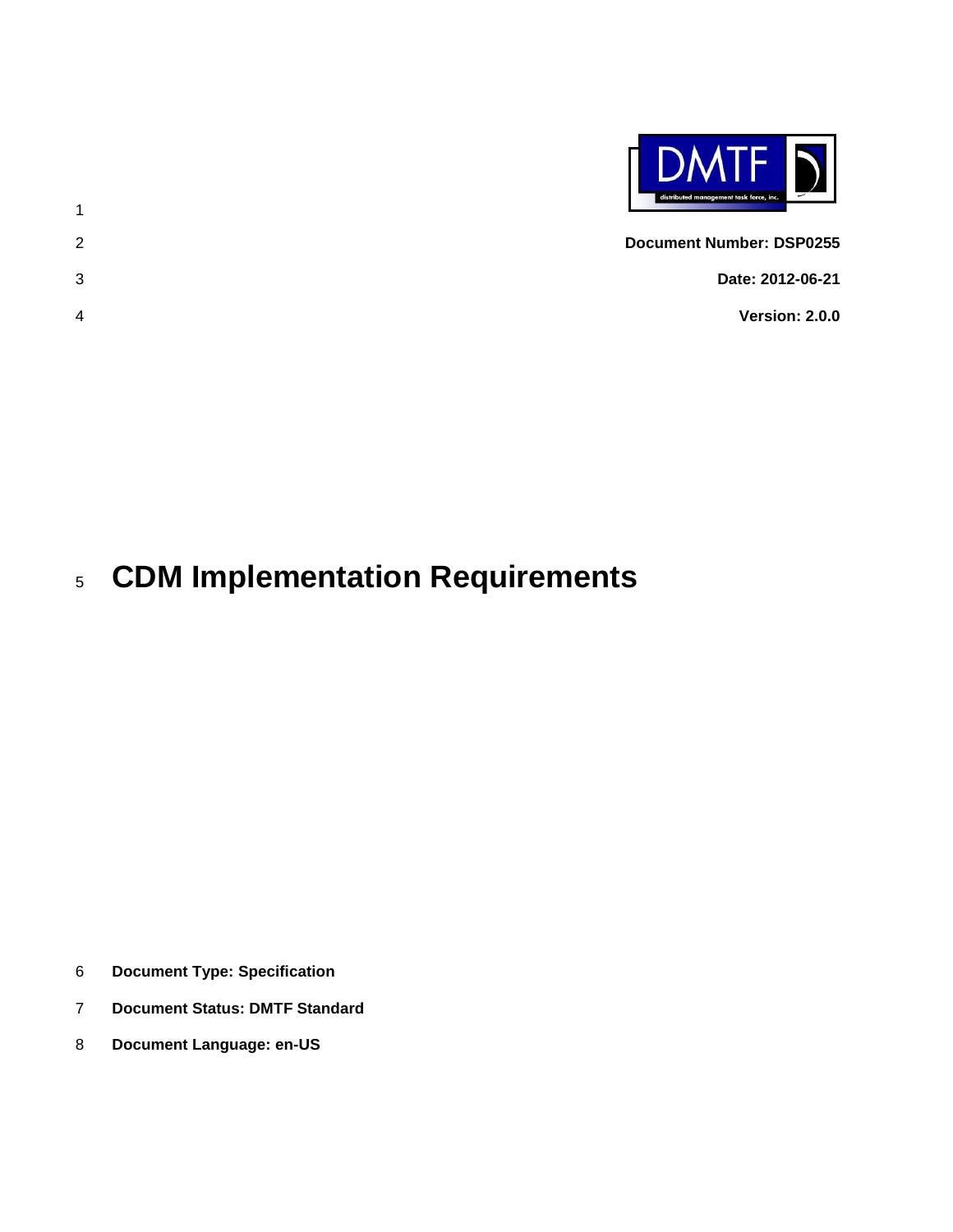#### 9 Copyright notice

Copyright © 2012 Distributed Management Task Force, Inc. (DMTF). All rights reserved.

 DMTF is a not-for-profit association of industry members dedicated to promoting enterprise and systems management and interoperability. Members and non-members may reproduce DMTF specifications and

documents, provided that correct attribution is given. As DMTF specifications may be revised from time to

time, the particular version and release date should always be noted.

Implementation of certain elements of this standard or proposed standard may be subject to third party

patent rights, including provisional patent rights (herein "patent rights"). DMTF makes no representations

to users of the standard as to the existence of such rights, and is not responsible to recognize, disclose,

 or identify any or all such third party patent right, owners or claimants, nor for any incomplete or inaccurate identification or disclosure of such rights, owners or claimants. DMTF shall have no liability to

any party, in any manner or circumstance, under any legal theory whatsoever, for failure to recognize,

disclose, or identify any such third party patent rights, or for such party's reliance on the standard or

incorporation thereof in its product, protocols or testing procedures. DMTF shall have no liability to any

party implementing such standard, whether such implementation is foreseeable or not, nor to any patent

owner or claimant, and shall have no liability or responsibility for costs or losses incurred if a standard is

withdrawn or modified after publication, and shall be indemnified and held harmless by any party

implementing the standard from any and all claims of infringement by a patent owner for such

implementations.

For information about patents held by third-parties which have notified the DMTF that, in their opinion,

such patent may relate to or impact implementations of DMTF standards, visit

[http://www.dmtf.org/about/policies/disclosures.php.](http://www.dmtf.org/about/policies/disclosures.php)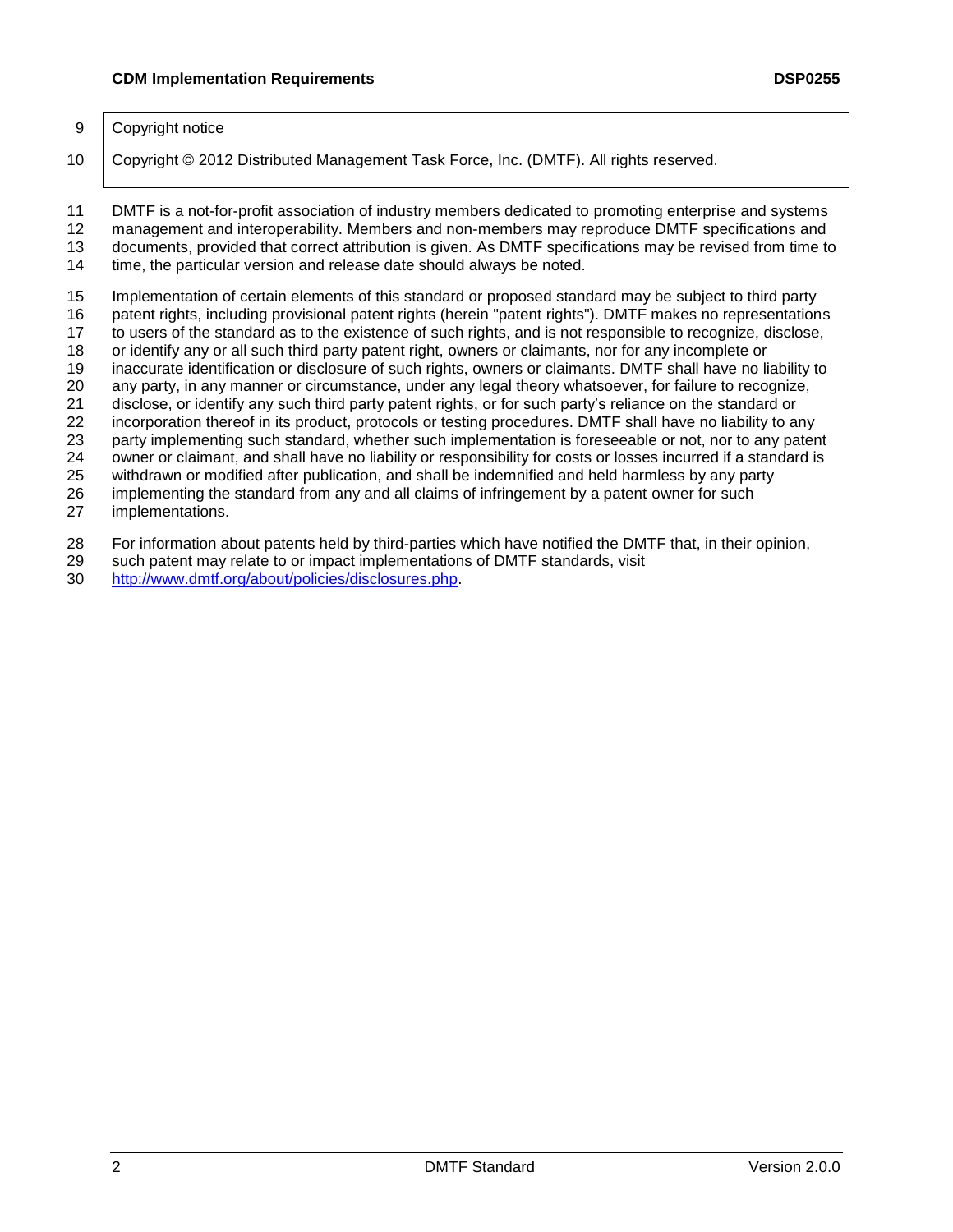31

# **CONTENTS**

| 32       |                |     |  |
|----------|----------------|-----|--|
| 33       |                |     |  |
| 34       | 1.             |     |  |
| 35       | $\mathcal{P}$  |     |  |
| 36       | 3              |     |  |
| 37       | 4              |     |  |
| 38       | 5              |     |  |
| 39       | 6              |     |  |
| 40       | $\overline{7}$ |     |  |
| 41       |                | 71  |  |
| 42       |                | 7.2 |  |
| 43       |                | 7.3 |  |
| 44       | 8              |     |  |
| 45       | 9              |     |  |
| 46       |                | 91  |  |
| 47       |                | 9.2 |  |
| 48<br>49 |                |     |  |

#### **Tables** 50

| 52 |  |
|----|--|
| 53 |  |
| 54 |  |
| 55 |  |
| 56 |  |
| 57 |  |

58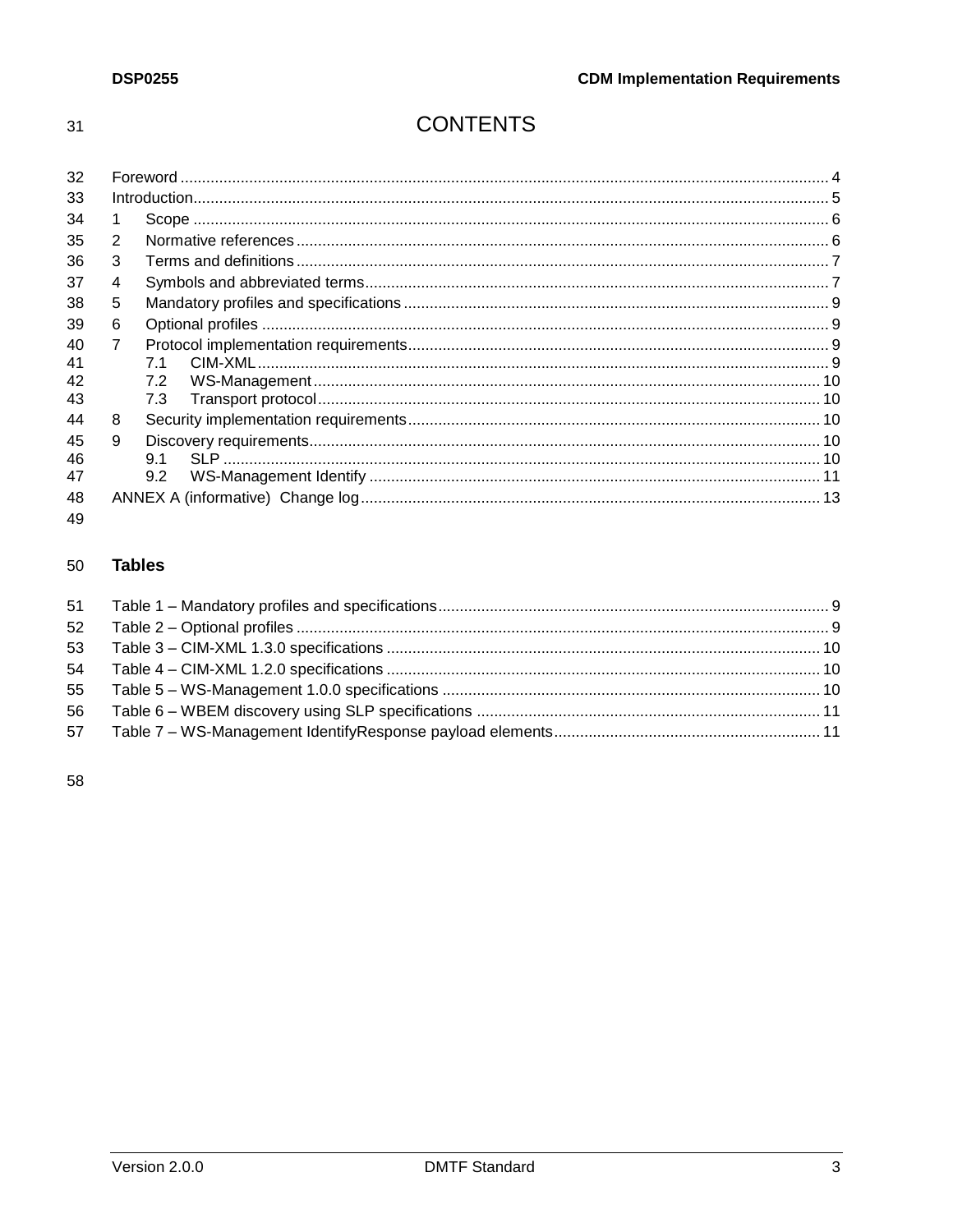### <span id="page-3-0"></span>Foreword

- The *CDM Implementation Requirements* (DSP0255) was prepared by the Diagnostics Working Group of the DMTF.
- 62 DMTF is a not-for-profit association of industry members dedicated to promoting enterprise and systems 63 management and interoperability. For information about the DMTF, see http://www.dmtf.org. management and interoperability. For information about the DMTF, see [http://www.dmtf.org.](http://www.dmtf.org/)

#### **Acknowledgments**

- The DMTF acknowledges the following individuals for their contributions to this document:
- Dave Barrett Emulex
- Rodney Brown (Chair) IBM Corporation
- Carl Chan WBEM Solutions, Inc.
- Jim Davis WBEM Solutions, Inc.
- 70 Kevin Kuelbs Hewlett Packard Company
- **•** Peter Lamanna EMC Corporation
- 72 Eric Tend Hewlett Packard Company
- **•** Mike Walker Storage Networking Industry Association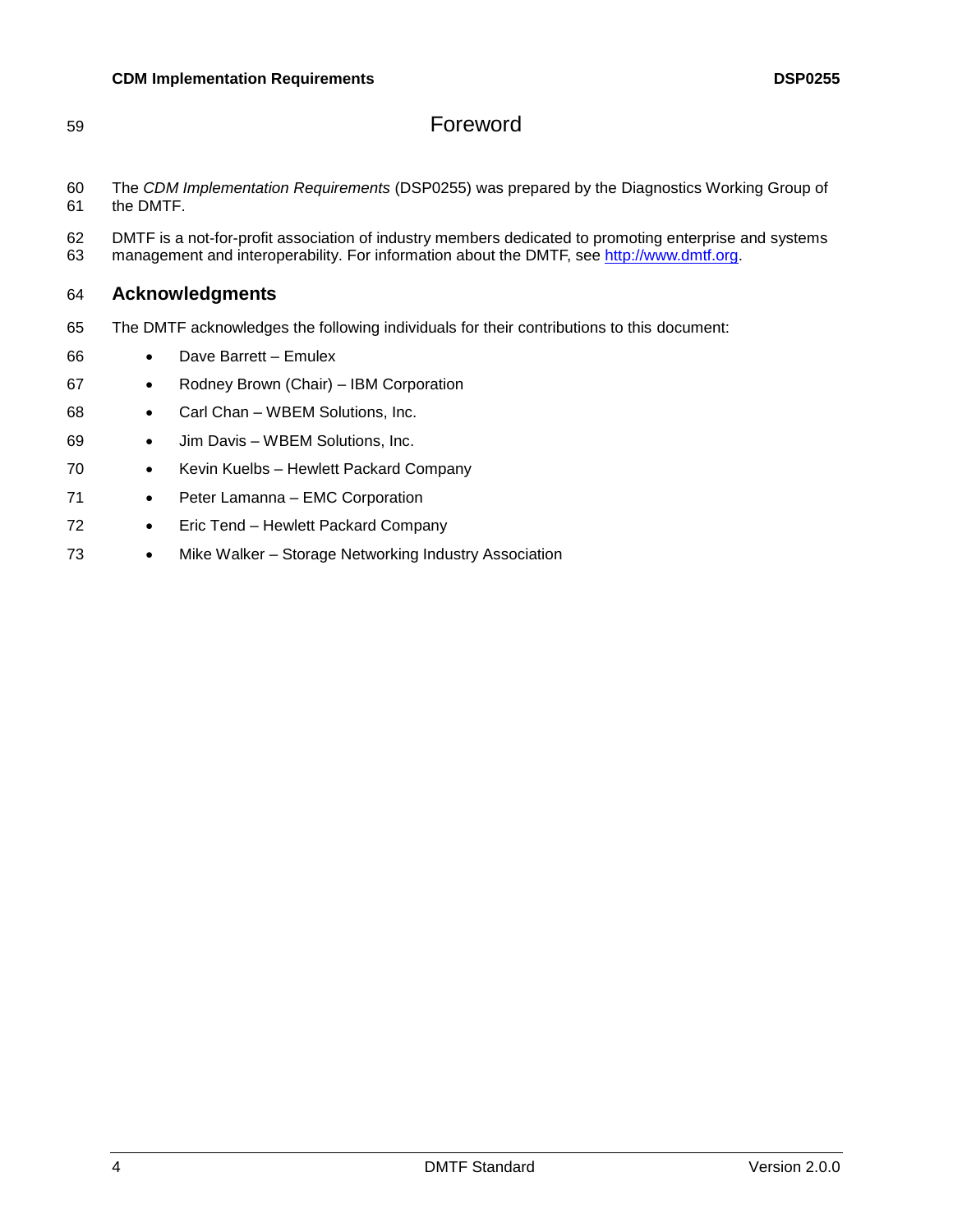### <span id="page-4-0"></span>Introduction

This specification describes the conformance requirements for implementing the Common Diagnostic

Model (CDM) version 2.0.0.

### **Document conventions**

#### **Typographical conventions**

- The following typographical conventions are used in this document:
- Document titles are marked in *italics*.
- Important terms that are used for the first time are marked in *italics*.

#### **ABNF usage conventions**

- 83 Format definitions in this document are specified using ABNF (see [RFC5234\)](#page-6-2), with the following deviations:
- **External strings are to be interpreted as case-sensitive Unicode characters, as opposed to the** 86 definition in [RFC5234](#page-6-2) that interprets literal strings as case-insensitive US-ASCII characters.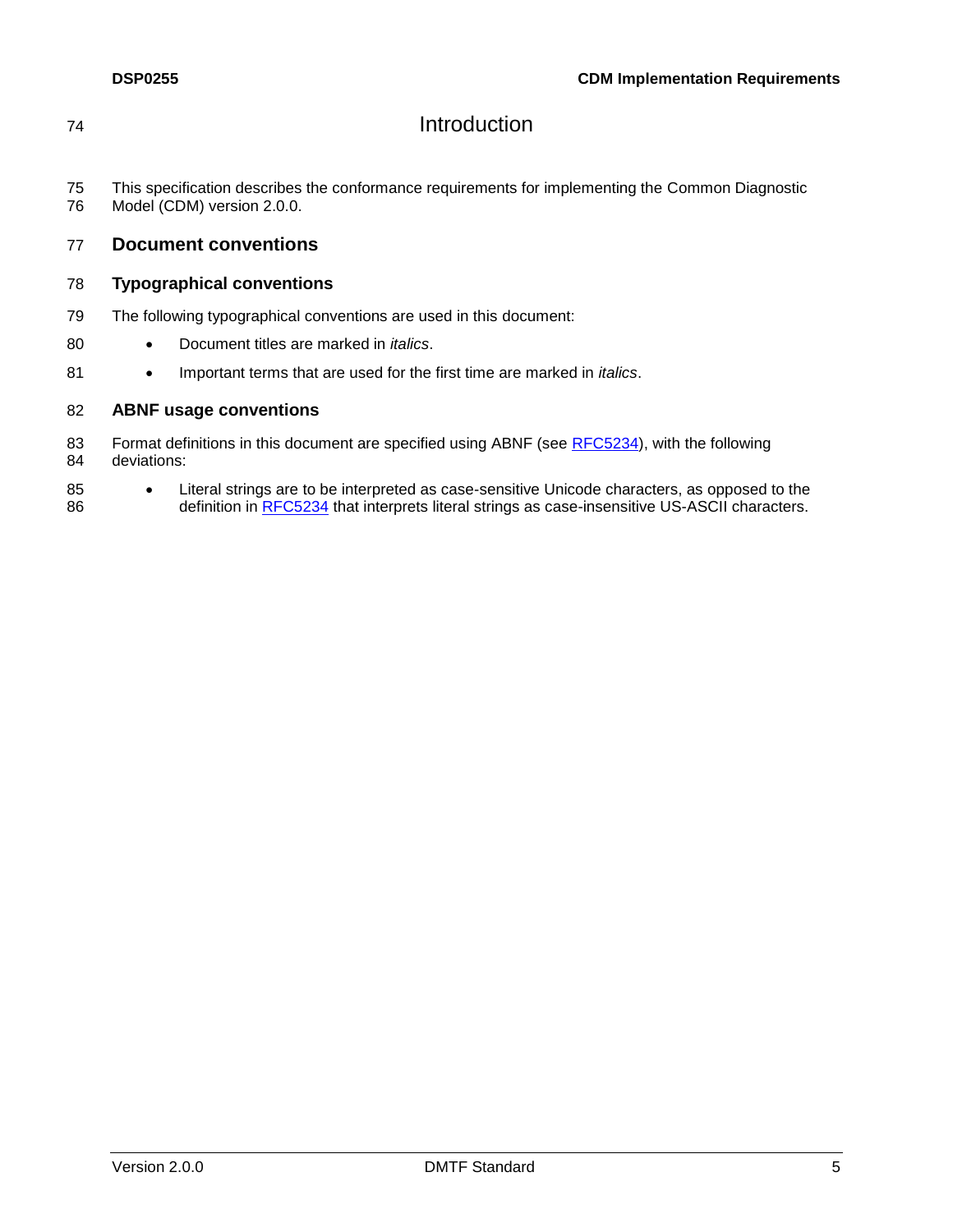# **CDM Implementation Requirements**

### <span id="page-5-0"></span>**1 Scope**

 This document describes the requirements for implementing the *[Diagnostics Profile](#page-5-2)* version 2.0.0. This document does not define the implementation requirements directly.

### <span id="page-5-1"></span>**2 Normative references**

 The following referenced documents are indispensable for the application of this document. For dated or versioned references, only the edition cited (including any corrigenda or DMTF update versions) applies. For references without a date or version, the latest published edition of the referenced document

- (including any corrigenda or DMTF update versions) applies.
- <span id="page-5-3"></span>DMTF DSP0004, *CIM Infrastructure Specification 2.6,*
- <span id="page-5-8"></span>[http://www.dmtf.org/standards/published\\_documents/DSP0004\\_2.6.pdf](http://www.dmtf.org/standards/published_documents/DSP0004_2.6.pdf)
- DMTF DSP0200, *CIM Operations over HTTP 1.2*,
- <span id="page-5-4"></span><http://www.dmtf.org/sites/default/files/standards/documents/DSP200.html>
- DMTF DSP0200, *CIM Operations over HTTP 1.3*,
- [http://dmtf.org/sites/default/files/standards/documents/DSP0200\\_1.3.1.pdf](http://dmtf.org/sites/default/files/standards/documents/DSP0200_1.3.1.pdf)
- <span id="page-5-9"></span>DMTF DSP0201, *Representation of CIM using XML 2.2*,
- <http://www.dmtf.org/sites/default/files/standards/documents/DSP201.html>
- <span id="page-5-6"></span>DMTF DSP0201, *Representation of CIM using XML 2.3*,
- [http://dmtf.org/sites/default/files/standards/documents/DSP0201\\_2.3.1.pdf](http://dmtf.org/sites/default/files/standards/documents/DSP0201_2.3.1.pdf)
- <span id="page-5-10"></span>DMTF DSP0203, *CIM-XML DTD 2.2*,
- <http://dmtf.org/sites/default/files/standards/documents/cim.dtd>
- <span id="page-5-7"></span>DMTF DSP0203, *CIM-XML DTD 2.3*,
- <http://dmtf.org/documents/wbem/xml-document-type-definition-231>
- <span id="page-5-14"></span>DMTF DSP0205, *WBEM Discovery Using SLP 1.0*,
- [http://dmtf.org/sites/default/files/standards/documents/DSP0205\\_1.0.0.pdf](http://dmtf.org/sites/default/files/standards/documents/DSP0205_1.0.0.pdf)
- <span id="page-5-15"></span>DMTF DSP0206, *WBEM SLP Template 1.0*,
- <span id="page-5-11"></span><http://dmtf.org/sites/default/files/standards/documents/wbem.1.0.en>
- DMTF DSP0226, *Web Services for Management (WS-Management) 1.1*,
- [http://dmtf.org/sites/default/files/standards/documents/DSP0226\\_1.1.pdf](http://dmtf.org/sites/default/files/standards/documents/DSP0226_1.1.pdf)
- <span id="page-5-12"></span>DMTF DSP0227, *WS-Management CIM Binding Specification 1.2*,
- [http://dmtf.org/sites/default/files/standards/documents/DSP0227\\_1.2.0.pdf](http://dmtf.org/sites/default/files/standards/documents/DSP0227_1.2.0.pdf)
- <span id="page-5-13"></span>DMTF DSP0230, *WS-CIM Mapping Specification 1.1*,
- <span id="page-5-5"></span>[http://dmtf.org/sites/default/files/standards/documents/DSP0230\\_1.1.0.pdf](http://dmtf.org/sites/default/files/standards/documents/DSP0230_1.1.0.pdf)
- DMTF DSP1001, *Management Profile Specification Usage Guide 1.0*,
- [http://dmtf.org/sites/default/files/standards/documents/DSP1001\\_1.0.1.pdf](http://dmtf.org/sites/default/files/standards/documents/DSP1001_1.0.1.pdf)
- <span id="page-5-2"></span>DMTF DSP1002, *Diagnostics Profile 2.0*,
- [http://dmtf.org/sites/default/files/standards/documents/DSP1002\\_2.0.0.pdf](http://dmtf.org/sites/default/files/standards/documents/DSP1002_2.0.0.pdf)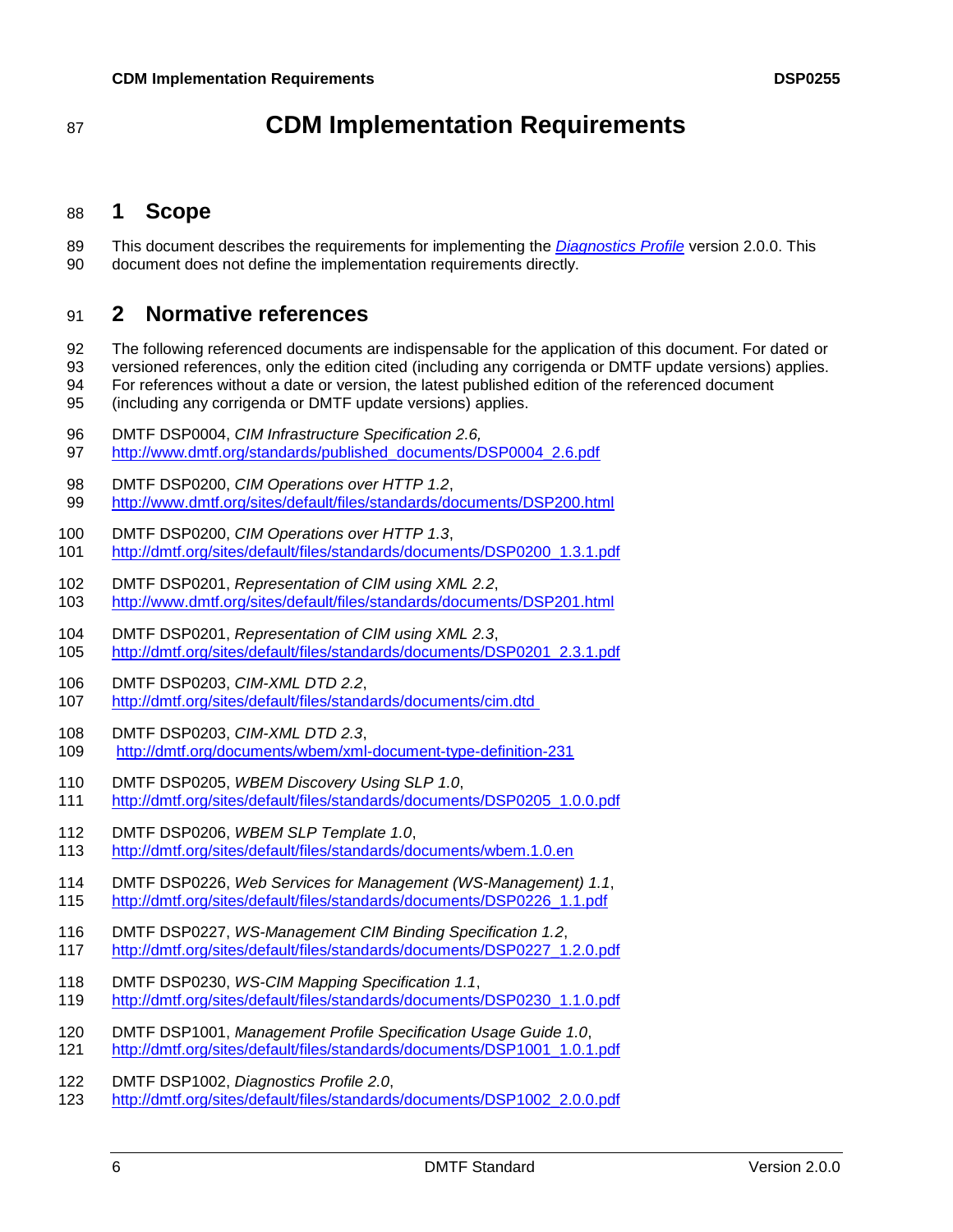- <span id="page-6-4"></span>DMTF DSP1033, *Profile Registration Profile 1.0*,
- [http://dmtf.org/sites/default/files/standards/documents/DSP1033\\_1.0.0.pdf](http://dmtf.org/sites/default/files/standards/documents/DSP1033_1.0.0.pdf)
- <span id="page-6-5"></span>DMTF DSP1104, *FC HBA Profile 1.0*,
- [http://dmtf.org/sites/default/files/standards/documents/DSP1104\\_1.0.0.pdf](http://dmtf.org/sites/default/files/standards/documents/DSP1104_1.0.0.pdf)
- <span id="page-6-6"></span> DMTF DSP1105, *CPU Diagnostics Profile 1.0*, [http://dmtf.org/sites/default/files/standards/documents/DSP1105\\_1.0.1.pdf](http://dmtf.org/sites/default/files/standards/documents/DSP1105_1.0.1.pdf)
- <span id="page-6-7"></span>DMTF DSP1107, *Ethernet NIC Diagnostics Profile 1.0*,
- <span id="page-6-8"></span>[http://dmtf.org/sites/default/files/standards/documents/DSP1107\\_1.0.0.pdf](http://dmtf.org/sites/default/files/standards/documents/DSP1107_1.0.0.pdf)
- DMTF DSP1110, *Optical Drive Diagnostics Profile 1.0*, [http://dmtf.org/sites/default/files/standards/documents/DSP1110\\_1.0.0.pdf](http://dmtf.org/sites/default/files/standards/documents/DSP1110_1.0.0.pdf)
- <span id="page-6-9"></span>DMTF DSP1113, *Disk Drive Diagnostics Profile 1.0*,
- [http://dmtf.org/sites/default/files/standards/documents/DSP1113\\_1.0.0.pdf](http://dmtf.org/sites/default/files/standards/documents/DSP1113_1.0.0.pdf)
- <span id="page-6-10"></span>DMTF DSP1114, *RAID Controller Diagnostics Profile 1.0*,
- [http://dmtf.org/sites/default/files/standards/documents/DSP1114\\_1.0.0.pdf](http://dmtf.org/sites/default/files/standards/documents/DSP1114_1.0.0.pdf)
- <span id="page-6-2"></span> IETF RFC5234, *ABNF: Augmented BNF for Syntax Specifications, January 2008*, <http://tools.ietf.org/html/rfc5234>
- <span id="page-6-3"></span> ISO/IEC Directives, Part 2, *Rules for the structure and drafting of International Standards*, <http://isotc.iso.org/livelink/livelink.exe?func=ll&objId=4230456&objAction=browse&sort=subtype>

### <span id="page-6-0"></span>**3 Terms and definitions**

 In this document, some terms have a specific meaning beyond the normal English meaning. Those terms are defined in this clause.

- The terms "shall" ("required"), "shall not," "should" ("recommended"), "should not" ("not recommended"),
- "may," "need not" ("not required"), "can" and "cannot" in this document are to be interpreted as described

147 in [ISO/IEC Directives, Part 2,](#page-6-3) Annex H. The terms in parenthesis are alternatives for the preceding term,

148 for use in exceptional cases when the preceding term cannot be used for linguistic reasons. Note that [ISO/IEC Directives, Part 2,](#page-6-3) Annex H specifies additional alternatives. Occurrences of such additional

- alternatives shall be interpreted in their normal English meaning.
- The terms "clause," "subclause," "paragraph," and "annex" in this document are to be interpreted as 152 described in **ISO/IEC Directives, Part 2, Clause 5.**
- The terms "normative" and "informative" in this document are to be interpreted as described in [ISO/IEC](#page-6-3)
- [Directives, Part 2,](#page-6-3) Clause 3. In this document, clauses, subclauses, or annexes labeled "(informative)" do not contain normative content. Notes and examples are always informative elements.
- <span id="page-6-1"></span>The terms defined in [DSP0004,](#page-5-3) [DSP0200,](#page-5-4) and [DSP1001](#page-5-5) apply to this document.

## **4 Symbols and abbreviated terms**

- The following symbols and abbreviations are used in this document.
- **3.1**
- **CDM**
- Common Diagnostic Profile
- **3.2**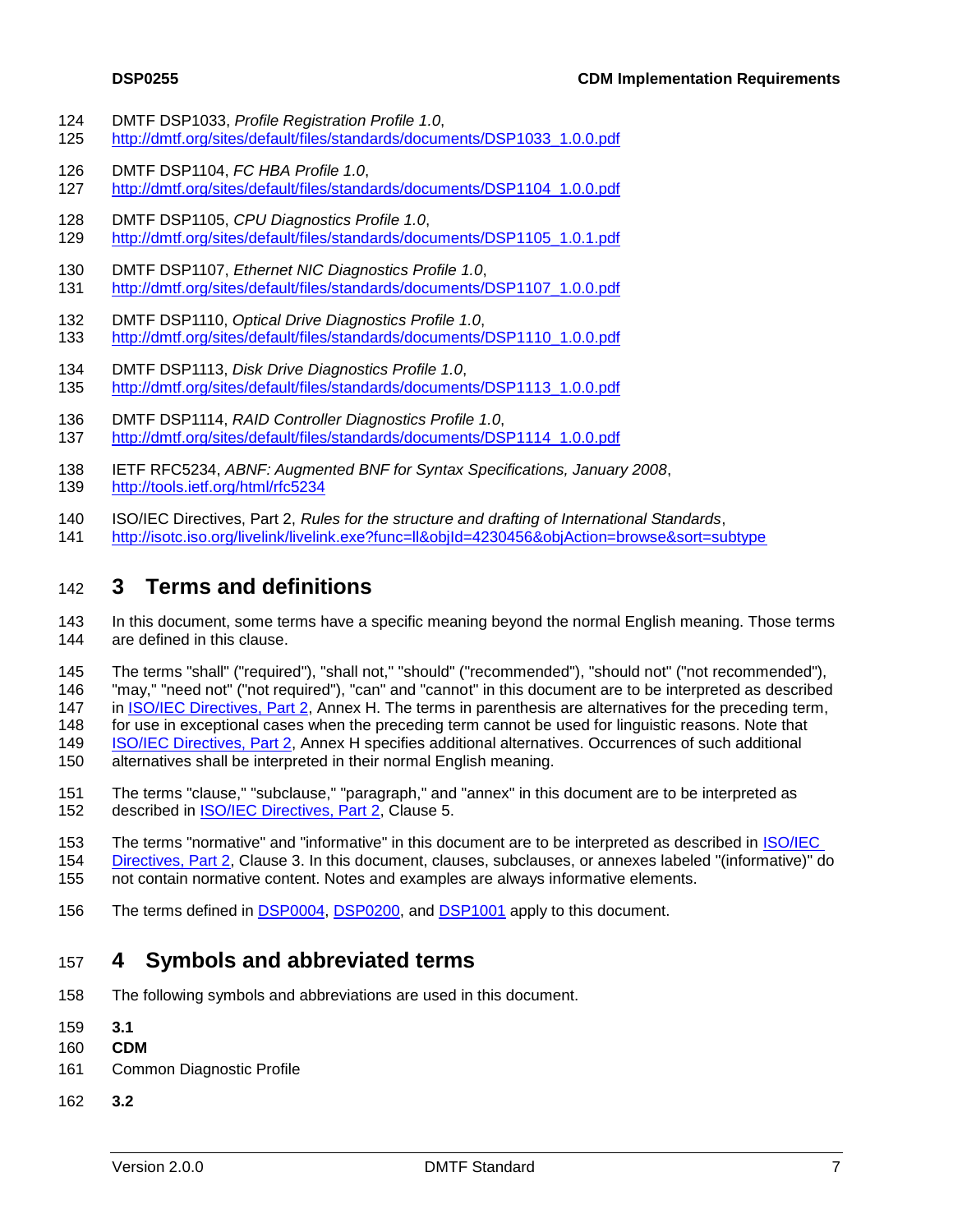### **CDM Implementation Requirements DSP0255**

| 163 | <b>CIM</b>                           |
|-----|--------------------------------------|
| 164 | <b>Common Information Model</b>      |
| 165 | 4.1                                  |
| 166 | <b>CPU</b>                           |
| 167 | <b>Central Processor Unit</b>        |
| 168 | 3.3                                  |
| 169 | <b>FC</b>                            |
| 170 | <b>Fibre Channel</b>                 |
| 171 | 3.4                                  |
| 172 | HBA                                  |
| 173 | <b>Host Bus Adapter</b>              |
| 174 | 3.5                                  |
| 175 | <b>HTTP</b>                          |
| 176 | <b>Hyper Text Transport Protocol</b> |
| 177 | 4.1                                  |
| 178 | <b>NIC</b>                           |
| 179 | Network Interface Card               |
| 180 | 4.2                                  |
| 181 | <b>RAID</b>                          |
| 182 | Redundant Array of Independent Disks |
| 183 | 3.6                                  |
| 184 | <b>SLP</b>                           |
| 185 | <b>Service Location Protocol</b>     |
| 186 | 3.7                                  |
| 187 | URI                                  |
| 188 | Uniform Resource Identifier          |
| 189 | 4.3                                  |
| 190 | <b>WBEM</b>                          |
| 191 | Web-Based Enterprise Management      |
| 192 | 3.8                                  |
| 193 | <b>WS</b>                            |

Web Services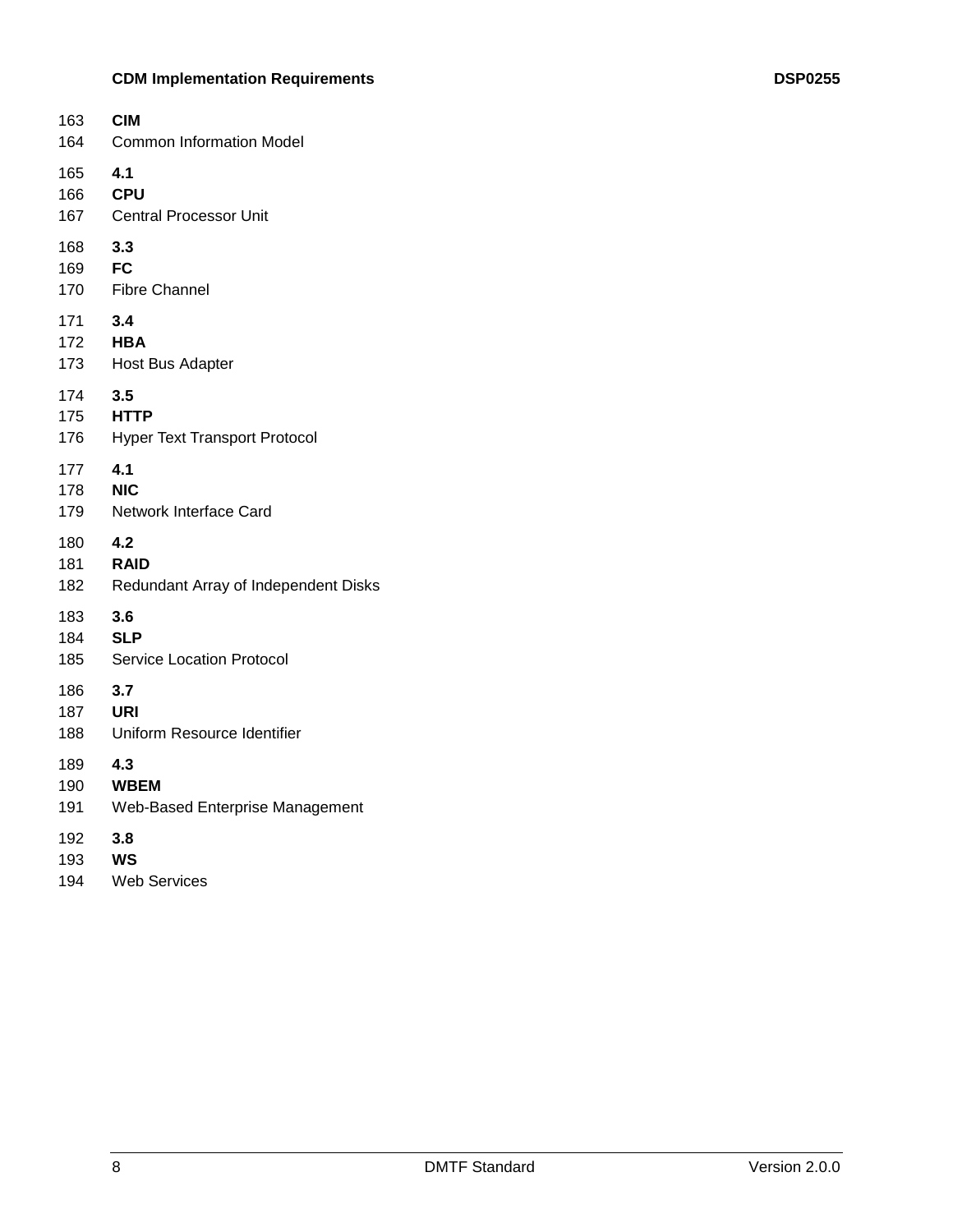## <span id="page-8-0"></span>195 **5 Mandatory profiles and specifications**

196 A CDM-compliant implementation shall implement the profiles in [Table 1.](#page-8-4) When a profile is implemented, 197 the requirements for that profile shall be met.

<span id="page-8-4"></span>

| <b>Name</b>                 | <b>Number</b>  | <b>Version</b> | Description |
|-----------------------------|----------------|----------------|-------------|
| Diagnostics                 | <b>DSP1002</b> | 2.0            |             |
| <b>Profile Registration</b> | <b>DSP1033</b> | 1.0            |             |

#### 198 **Table 1 – Mandatory profiles and specifications**

## <span id="page-8-1"></span>199 **6 Optional profiles**

200 A CDM-conformant implementation shall implement at least one of the optional profiles in [Table 2.](#page-8-5) When 201 a profile is implemented, the requirements for that profile shall be met.

| Table 2 - Optional profiles<br>202 |
|------------------------------------|
|                                    |

<span id="page-8-5"></span>

| <b>Name</b>                        | <b>Number</b>  | <b>Version</b> | <b>Description</b> |
|------------------------------------|----------------|----------------|--------------------|
| FC HBA Diagnostics                 | <b>DSP1104</b> | 1.0            |                    |
| <b>CPU Diagnostics</b>             | <b>DSP1105</b> | 1.0            |                    |
| <b>Ethernet NIC Diagnostics</b>    | <b>DSP1107</b> | 1.0            |                    |
| <b>Optical Drive Diagnostics</b>   | <b>DSP1110</b> | 1.0            |                    |
| <b>Disk Drive Diagnostics</b>      | <b>DSP1113</b> | 1.0            |                    |
| <b>RAID Controller Diagnostics</b> | <b>DSP1114</b> | 1.0            |                    |

## <span id="page-8-2"></span>203 **7 Protocol implementation requirements**

204 A CDM-conformant implementation shall use a CIM-based data model for representing managed 205 resources and services. Additionally, the implementation shall support at least one of the following 206 protocols to expose the CIM-based data:

207 · CIM-XML

208 WS-Management

209 The following sections describe the mandatory specifications and any additional requirements for each 210 protocol.

#### <span id="page-8-3"></span>211 **7.1 CIM-XML**

212 A CDM-compliant implementation that supports CIM-XML shall support either the CIM-XML 1.2.0 or the 213 CIM-XML1.3.0. The CIM-XML 1.3.0 is preferred.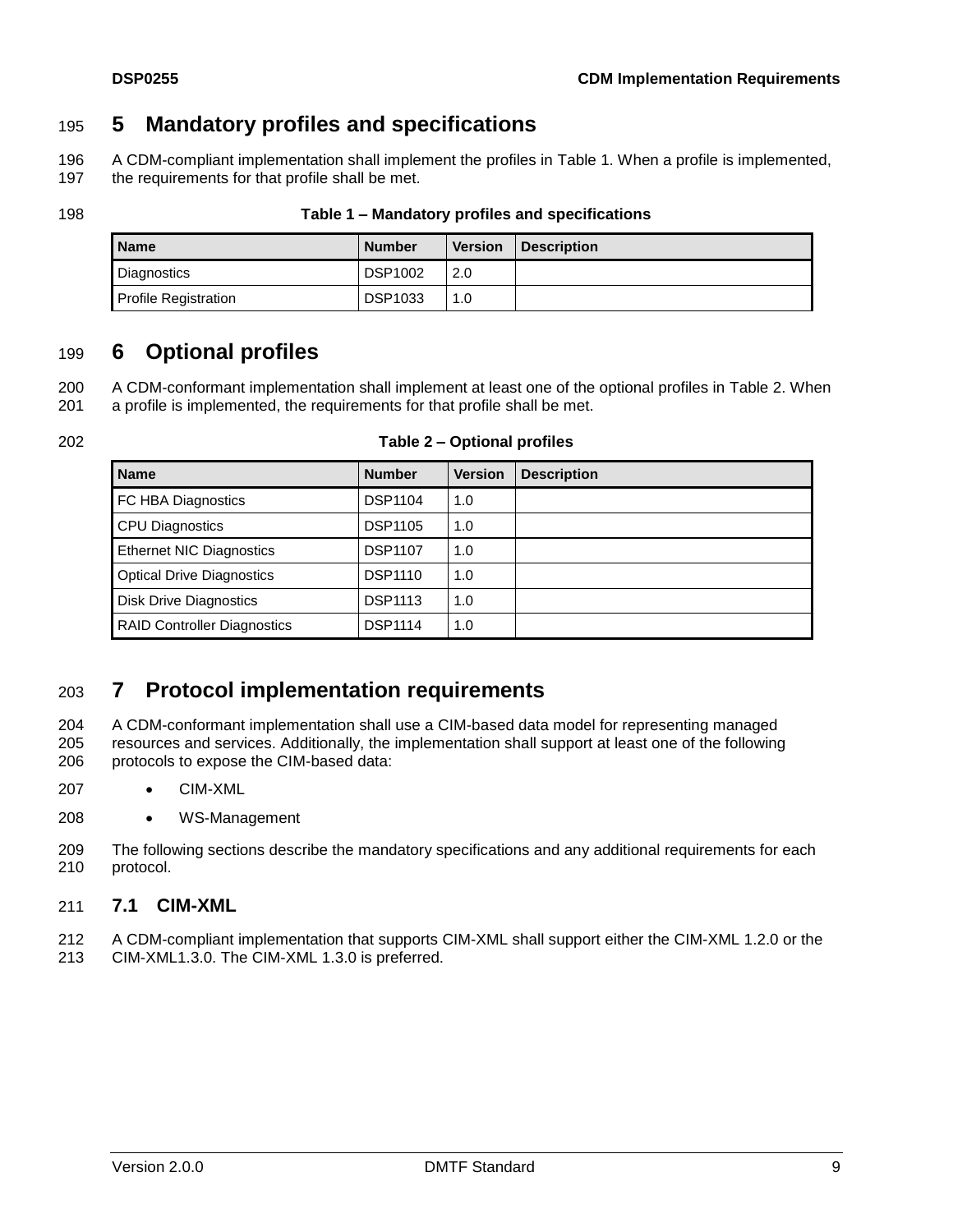#### **CDM Implementation Requirements DSP0255**

#### **7.1.1 CIM-XML 1.3.0**

#### **Table 3 – CIM-XML 1.3.0 specifications**

<span id="page-9-5"></span>

| <b>Name</b>                     | <b>Number</b>  | Version | <b>Description</b> |
|---------------------------------|----------------|---------|--------------------|
| <b>CIM Operations over HTTP</b> | <b>DSP0200</b> | 1.3     |                    |
| Representation of CIM Using XML | <b>DSP0201</b> | 2.3     |                    |
| CIM-XML DTD                     | <b>DSP0203</b> | 2.3     |                    |

#### **7.1.2 CIM-XML 1.2.0**

#### **Table 4 – CIM-XML 1.2.0 specifications**

<span id="page-9-6"></span>

| <b>Name</b>                     | <b>Number</b>  | <b>Version</b> | <b>Description</b> |
|---------------------------------|----------------|----------------|--------------------|
| <b>CIM Operations over HTTP</b> | <b>DSP0200</b> | 1.2            |                    |
| Representation of CIM Using XML | <b>DSP0201</b> | 2.2            |                    |
| CIM-XML DTD                     | <b>DSP0203</b> | 2.2            |                    |

#### <span id="page-9-0"></span>**7.2 WS-Management**

#### **Table 5 – WS-Management 1.0.0 specifications**

<span id="page-9-7"></span>

| <b>Name</b>                               | <b>Number</b>  |     | <b>Version   Description</b> |
|-------------------------------------------|----------------|-----|------------------------------|
| WS-Management Specification               | <b>DSP0226</b> | 1.0 |                              |
| WS-Management - CIM Binding Specification | <b>DSP0227</b> | 1.0 |                              |
| <b>WS-CIM Mapping Specification</b>       | <b>DSP0230</b> | 1.0 |                              |

#### <span id="page-9-1"></span>**7.3 Transport protocol**

<span id="page-9-2"></span>A CDM-conformant implementation shall use HTTPS 1.1 for the transport protocol.

### **8 Security implementation requirements**

 A CDM-conformant implementation has no additional security requirements beyond those specified by the protocols.

### <span id="page-9-3"></span>**9 Discovery requirements**

- Discovery is required for CDM version 2.0.0. A CDM-conformant implementation shall implement the following discovery mechanisms:
- SLP
- If WS-Management is implemented, a CDM conformant implementation shall implement the following:
- <span id="page-9-4"></span>WS-ManagementIdentify

#### **9.1 SLP**

[Table 6](#page-10-1) defines the specifications for discovery using SLP.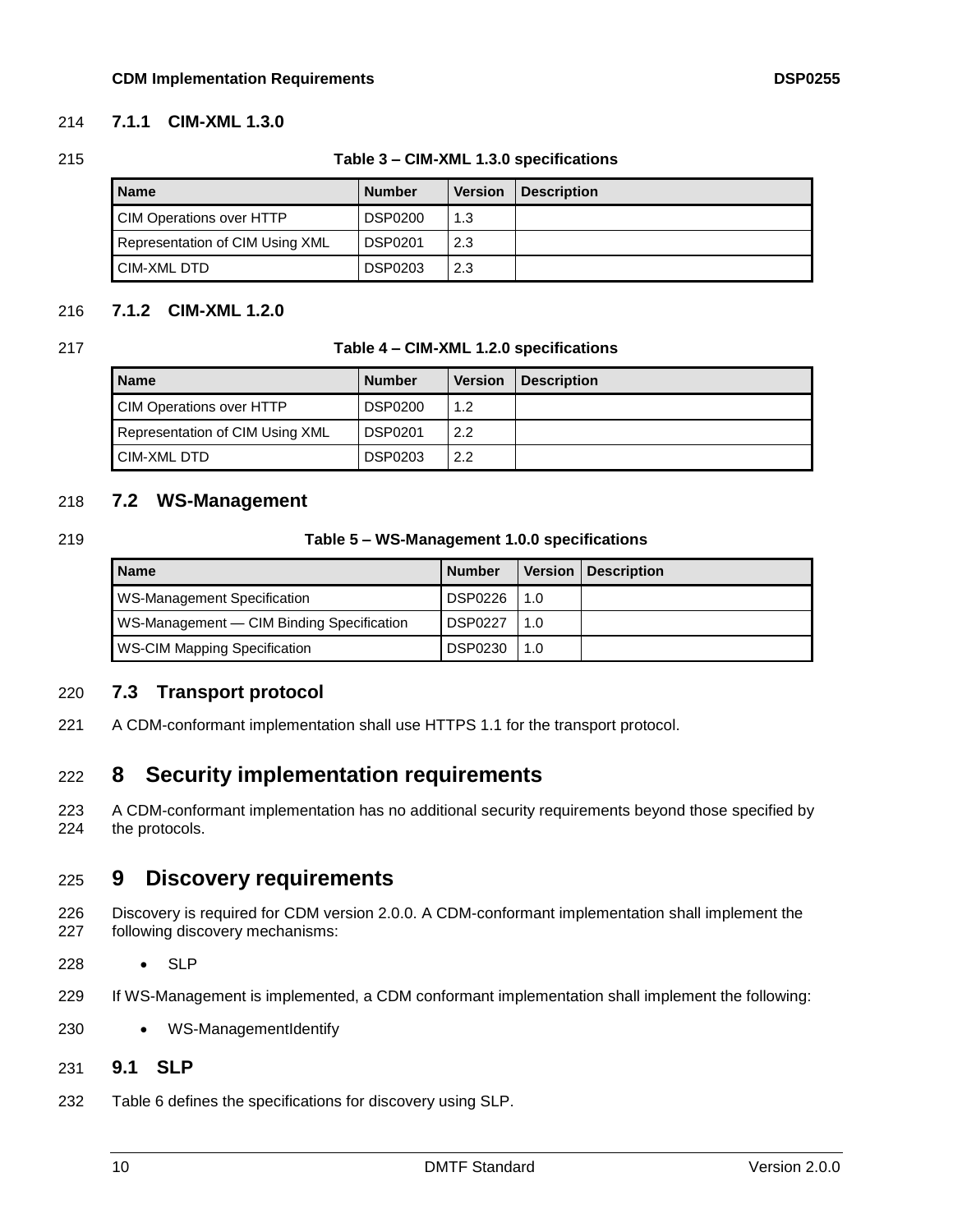| 233 | Table 6 - WBEM discovery using SLP specifications |
|-----|---------------------------------------------------|
|     |                                                   |

<span id="page-10-1"></span>

| <b>Name</b>                     | <b>Number</b>  | <b>Version</b> | Description |
|---------------------------------|----------------|----------------|-------------|
| <b>WBEM Discovery Using SLP</b> | <b>DSP0205</b> | 1.0.0          |             |
| WBEM SLP Template               | <b>DSP0206</b> | 1.0.0          |             |

### <span id="page-10-0"></span>234 **9.2 WS-Management Identify**

235 A CDM-compliant implementation that supports the WS-Management protocol shall support the Identify 236 method on each CDM access port that it supports. The WS-Management Identify method is defined in 237 clause 11 of DSP0226. clause 11 of [DSP0226.](#page-5-11)

238 [Table 7](#page-10-2) defines the IdentifyResponse payload requirements for a CDM-conformant implementation.

239 **Table 7 – WS-Management IdentifyResponse payload elements**

<span id="page-10-2"></span>

| <b>Element</b>                                                                                                            | <b>Requirement</b> | <b>Notes</b>                                                                                                             |
|---------------------------------------------------------------------------------------------------------------------------|--------------------|--------------------------------------------------------------------------------------------------------------------------|
| wsmid:IdentifyResponse                                                                                                    | Mandatory          | The body of the response                                                                                                 |
| wsmid:IdentifyResponse/wsmid:ProtocolVersion                                                                              | Mandatory          | The URI identifying DSP02261.0.0                                                                                         |
|                                                                                                                           |                    | http://schemas.dmtf.org/wbem/wsma<br>n/1/wsman.xsd                                                                       |
| wsmid:IdentifyResponse/wsmid:ProductVendor                                                                                | Optional           | The vendor                                                                                                               |
| wsmid:IdentifyResponse/wsmid:ProductVersion                                                                               | Optional           | The version                                                                                                              |
| wsmid:IdentifyResponse/wsmid:InitiativeSupport<br>wsmid:IdentifyResponse/wsmid:InitiativeSupport/ws<br>mid:InitiativeName | Mandatory          | At least one entry of ilnitiativeSupport<br>shall exist with the following attribute<br>values:<br>InitativeName = "CDM" |
| wsmid:IdentifyResponse/wsmid:InitiativeSupport/ws<br>mid:InitiativeVersion                                                |                    | InitiativeVersion = "2.0.0"                                                                                              |
| wsmid:IdentifyResponse/wsmid:SecurityProfiles/<br>wsmid:SecurityProfileName                                               | Mandatory          | The string identifying the security profile<br>supported, which shall be one of the<br>following:                        |
|                                                                                                                           |                    | Class A:                                                                                                                 |
|                                                                                                                           |                    | "HTTP_DIGEST":                                                                                                           |
|                                                                                                                           |                    | http://schemas.dmtf.org/wbem/wsman/1<br>/wsman/secprofile/http/digest                                                    |
|                                                                                                                           |                    | Class B:                                                                                                                 |
|                                                                                                                           |                    | "HTTP_TLS_1":                                                                                                            |
|                                                                                                                           |                    | http://schemas.dmtf.org/wbem/wsman/1<br>/wsman/secprofile/https/digest"                                                  |
|                                                                                                                           |                    | "HTTP_TLS_2":                                                                                                            |
|                                                                                                                           |                    | http://schemas.dmtf.org/wbem/wsman/<br>1/wsman/secprofile/https/basic"                                                   |
|                                                                                                                           |                    | "HTTP_IPSEC":                                                                                                            |
|                                                                                                                           |                    | http://schemas.dmtf.org/wbem/wsman/1<br>/wsman/secprofile/http/digest/ipsec                                              |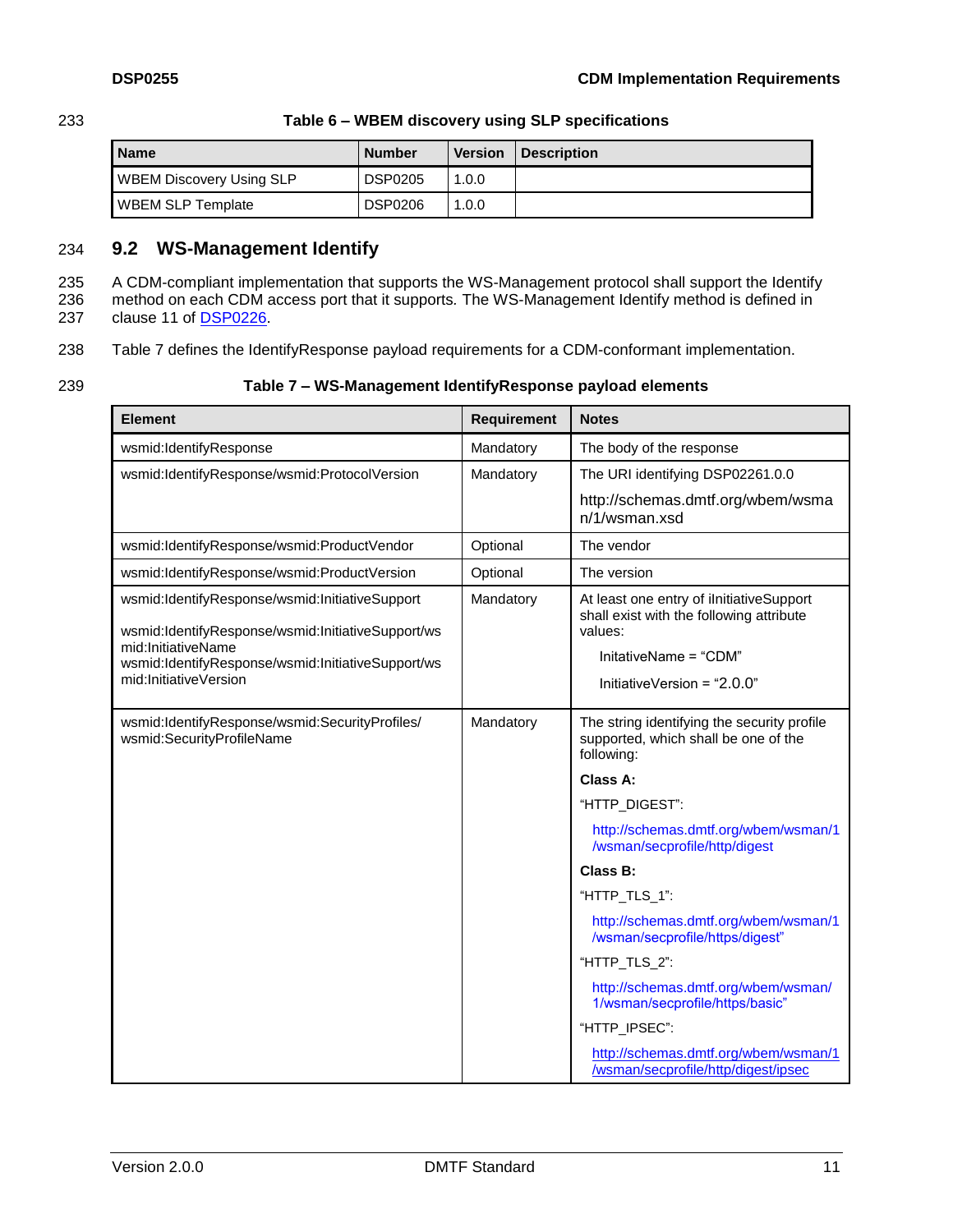#### **CDM Implementation Requirements DSP0255**

### 240 **9.2.1 wsmid:Identify security implementation requirements**

241 A CDM-conformant implementation may support wsmid:Identify without authentication. wsmid:Identify is 242 defined in Rule R11.4 of [DSP0226.](#page-5-11) If supported, the URI suffix should be "/wsman-anon/identify."